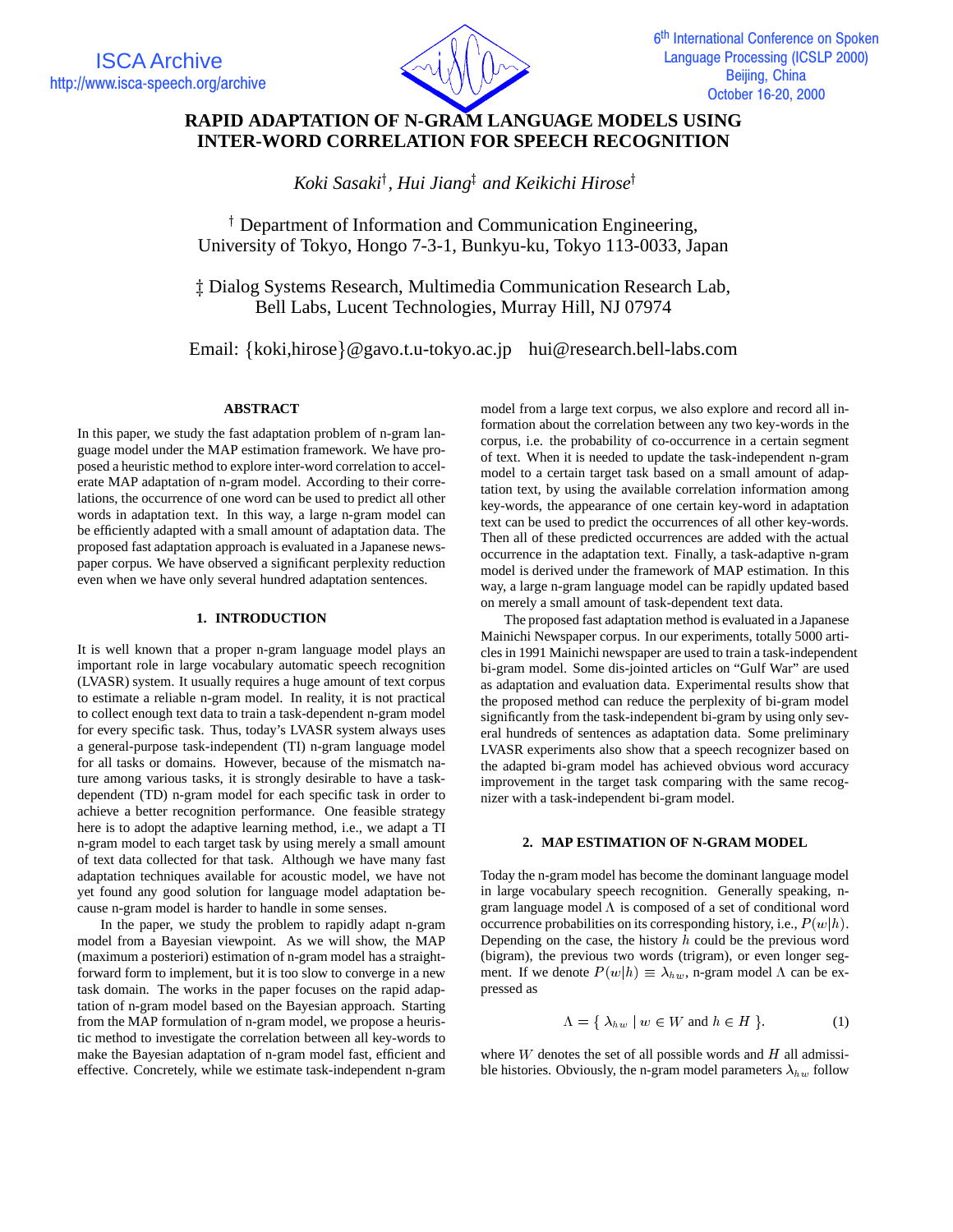the constraint

$$
\sum_{w \in W} \lambda_{hw} = 1 \tag{2}
$$

for every  $h$  in  $H$ .

Given any text data  $\mathbf{T} = w_1 w_2 ... w_n$ , the likelihood function of n-gram model  $\Lambda$  is computed as

$$
l(\Lambda|T) = P(w_1 w_2 ... w_n) = \prod_{i=1}^n P(w_i|h_i)
$$

$$
= \prod_{w \in W} \prod_{h \in H} \lambda_{hw}^{N_{hw}} \qquad (3)
$$

where  $N_{hw}$  denotes the occurrence number (frequency) of word sequence  $hw$  in the text  $T$ . By taking the constraints in eq.(2) into account, the maximum likelihood (ML) estimation of n-gram model is

$$
\lambda_{hw}^{(ML)} = \frac{N_{hw}}{\sum_{w \in W} N_{hw}} \tag{4}
$$

From eq.(3), we can see the likelihood function of n-Gram model is a multinomial distribution. It is well known that its natural conjugate prior is the so-called *Dirichlet* distribution:

$$
p(\Lambda) = p(\{\lambda_{hw}\}) \propto \prod_{w \in W} \prod_{h \in H} \lambda_{hw}^{\alpha_{hw}-1}
$$
 (5)

where  $\alpha_{hw}(h \in H, w \in W)$  are hyperparameters, which usually are estimated from a task-independent corpus  $T^*$ :

$$
\alpha_{h\,w} = N_{h\,w}^i + 1 \quad (w \in W, \ h \in H) \tag{6}
$$

where  $N_{hw}^{i}$  denotes the occurrence number of  $hw$  in the corpus  $T^i$ .

According to Bayes' theorem, given an adaptation text data  $T^a$ , the posterior pdf is

$$
p(\Lambda|T^a) \propto p(\Lambda) \cdot l(\Lambda|T^a) \propto \prod_{w \in W} \prod_{h \in H} \lambda_{hw}^{N_{hw}^i + N_{hw}^a} \tag{7}
$$

Similarly, considering the constraints in eq.(2), the MAP (*maximum a posteriori)* estimation of n-gram model is derived as

$$
\lambda_{hw}^{(MAP)} = \frac{(N_{hw}^i + N_{hw}^a)}{\sum_{w \in W} (N_{hw}^i + N_{hw}^a)}
$$
(8)

From the above eq.(8), we note the MAP estimation of n-gram model has a very straightforward formulation. However, it converges too slow. Comparing with TI text data  $T^i$ , the adaptation text  $T^a$  usually has much less amount of data. Therefore, the values of  $N_{hw}^a$  will be much smaller than that of  $N_{hw}^i$ . A small amount of adaptation data will not change the value of  $\lambda_{hw}$  too much. So it usually requires a relatively large amount of adaptation data to make MAP-based adaptation effective. Because it is relatively costly to collect data in practice, it is strongly desirable to have a fast method to adapt n-gram model more efficiently.

# **3. RAPID MAP ADAPTATION WITH INTER-WORD CORRELATION**

Starting from the MAP formulation of n-gram model, in this section, we propose a heuristic method to investigate the correlation between all key-words to make the Bayesian adaptation of n-gram model fast, efficient and effective. Concretely, while we estimate task-independent n-gram model from a large text corpus, we also explore and record all information about the correlation between any two key-words in the corpus, i.e. the probability of co-occurrence in a certain segment of text. When it is needed to update the task-independent n-gram model to a certain target task based on a small amount of adaptation text, by using the available correlation information among key-words, the appearance of one certain key-word in adaptation text can be used to predict the occurrences of all other key-words. Then all of these predicted occurrences are added with the actual occurrence in the adaptation text. Finally, the task-adaptive n-gram model are derived under the framework of MAP estimation. In this way, a large n-gram language model can be rapidly updated based on merely a small amount of task-dependent text data.

Our proposed fast adaptation algorithm is performed as follows:

# **I. Estimate TI n-gram model and record correlation information:**

- 1. From  $T^i$ , we estimate a TI n-gram model  $\{\lambda_{h w}\}\$  and record all sufficient statistics  $N_{hw}^i$  for every n-gram hw.
- 2. Based on task-independent (TI) data  $T<sup>i</sup>$ , we build a common word list (CWL) which includes all common words appearing equally everywhere in the language, such as preposition, adverb, etc. Hereafter, *key-word* is defined to be all words not included in CWL.
- 3. Partition TI data  $T^i$  into some consecutive segments:  $T^i =$  $T_1^i T_2^i...T_K^i$ . Here each  $T_k^i(1 \leq k \leq K)$  can be a sentence, a paragraph, or even an article.
- 4. For any n-gram  $hw$ , we calculate its co-occurrence relation with every key-word  $w'$ , i.e.,

$$
q_{w'[hw]}^k = \begin{cases} 1 & \text{If } w' \text{ and } hw \text{ co-occur in } T_k^i, \\ 0 & \text{otherwise.} \end{cases}
$$
(9)

Then we summarize  $q_{w'[hw]}^k$  over all segments  $T_k^i$ , i.e.,

$$
q_{w'[hw]} = \sum_{1 \leq k \leq K} q_{w'[hw]}^k \tag{10}
$$

Note that in this paper we don't consider unknown word problem in adaptation for simplicity. Thus we just set  $q_{w'|hw} = 0$  when either hw or w' contains the unknown word, denoted as *UNK*.

## **II. Fast adaptation**

- 5. Given adaptation data  $T^a$ , we first collect sufficient statistics,  $N_{h w}^{a}$ , i.e., occurrence number in  $T^{a}$ , of every n-gram hw.
- 6. Then we compute the predicted occurrence number  $Q_{hw}$  of every n-gram  $hw$  based on all key-words  $v$  in  $T^a$ . That is,

$$
Q_{hw} = \sum_{v \neq w, v \in T^a, v \in CWL} N_v^a \cdot q_{v[hw]} \text{ (For all } hw\text{)}
$$
\n
$$
(11)
$$

where  $N_v^a$  denotes the occurrence number of word v in  $T^a$ .

7. Based on MAP formulation, we update N-Gram model as follows: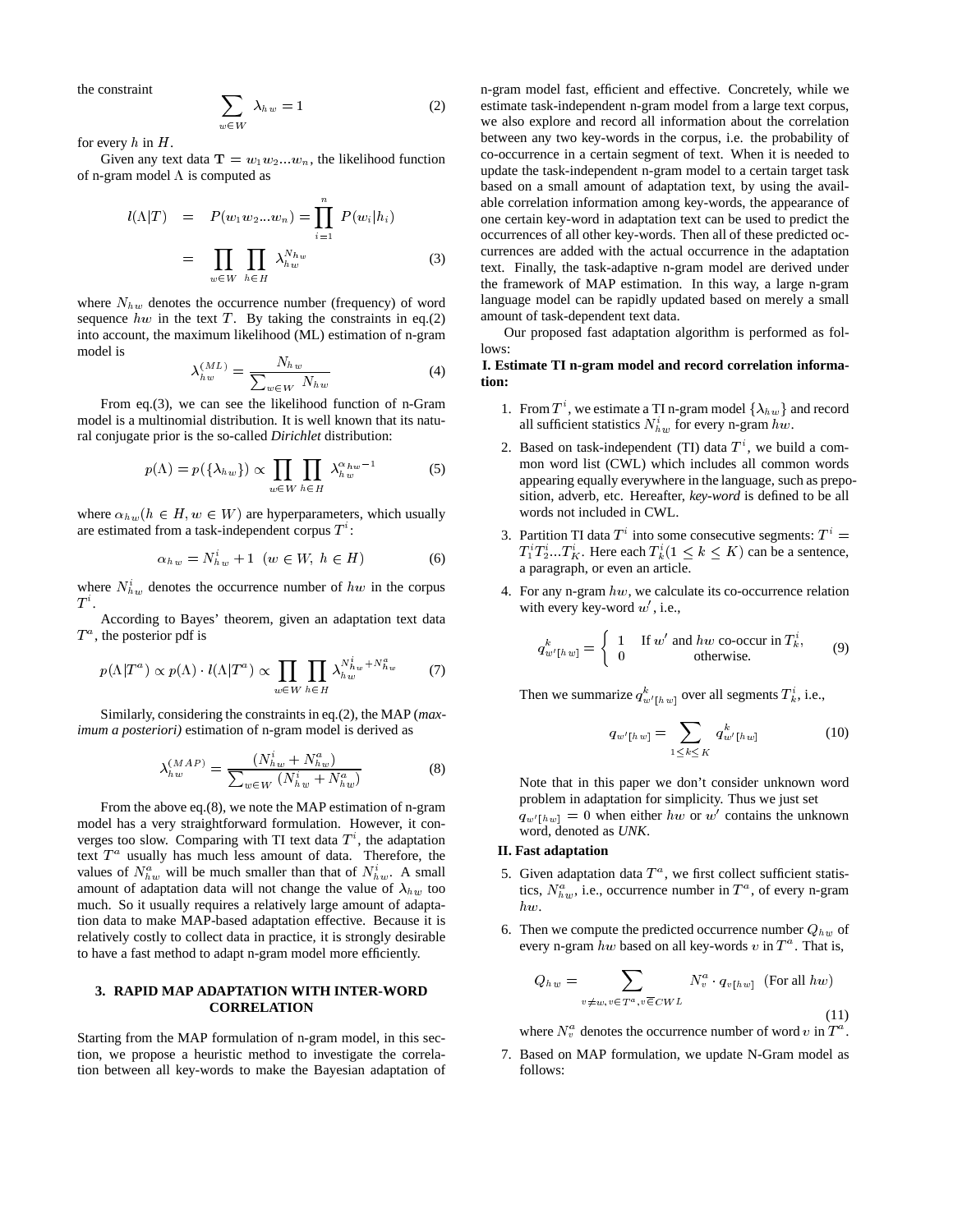• When  $w \neq UNK$  (not unknown word),

$$
\lambda_{hw}' = \frac{N_{hw}^i + N_{hw}^a + \alpha \cdot Q_{hw}}{\sum_{w \in W} N_{hw}^i + \sum_{w \in W} N_{hw}^a + \alpha \sum_{w \in W} Q_{hw}} \qquad \text{and} \qquad \text{and} \qquad \text{(12)}_{\text{non}}
$$

where  $\alpha$  is a weight to control the contribution of the predicted occurrence number.

• When  $w = UNK$ <sup>1</sup>,

$$
\lambda_{hw}' = \frac{N_{hw}^i + N_{hw}^a}{\sum_{w \in W} N_{hw}^i + \sum_{w \in W} N_{hw}^a}
$$
 (13)

8. Obviously, the new n-gram model updated from eqs.(12) (13) does not satisfy the constraint

 $\sum_{w \in W} \lambda'_{hw} = 1$ . Thus we use the following strategy to normalize  $\lambda'_{hw}$  and finally get the adapted n-gram model as:

$$
\lambda_{hw} = \begin{cases}\nC(h) \cdot \lambda_{hw}' & w \neq UNK, \\
\lambda_{hw}' & w = UNK\n\end{cases}
$$
\n(14)

where

$$
C(h) = \frac{\sum_{w \in W, w \neq UNK} \lambda_{hw}^W}{\sum_{w \in W, w \neq UNK} \lambda_{hw}^V}
$$
(15)

and  $\lambda_{hw}$  denotes the pure MAP estimate:

$$
\lambda_{hw}'' = \frac{N_{hw}^i + N_{hw}^a}{\sum_{w \in W} N_{hw}^i + \sum_{w \in W} N_{hw}^a}
$$
 (16)

## **4. TASK ADAPTATION EXPERIMENTS**

Our proposed fast adaptation method is evaluated in a Japanese Mainichi newspaper corpus. In our experiments, totally 5000 articles (approximately 1.2M words) in 1991 Mainichi newspaper are selected to train a task-independent (TI) bigram model. Some dis-jointed articles on "Gulf War" are used as adaptation and evaluation data. We use from 100 up to 1000 sentences as adaptation data for different cases and another 100 sentences (totally 3178 words) as test data. In the experiments, we use CMU-Cambridge statistical language modeling toolkit to build bigram model and calculate perplexity. Good-Turing discounting method is used in bigram model construction. And vocabulary size of bigram model is chosen to be 5k.

#### **4.1. How to build Common Word List (CWL)**

As in [4], we use mutual information to select the most common words for CWL. We use all articles in 1991 Mainichi newspaper (except those on 'Gulf War') and partition them into 10 topics, i.e.,  $T = \{t_1, t_2, ..., t_{10}\}\.$  The mutual information of each word w and the text  $T$  is calculated as

$$
I(T; w) = -\sum_{i=1}^{10} P(t_i) \log P(t_i) + \sum_{i=1}^{10} P(t_i|w) \log(t_i|w)
$$
\n(17)

where  $P(t_i) = 0.1$  and  $P(t_i|w) = \frac{\text{frequency of } w \text{ in } t_i}{\text{frequency of } w \text{ in } T}$ . Thus,

 $w \in W^{Q_h}$  frequencies in T. Then we calculate  $I(T; w)$  for each word and  $I(T; w)$  indicates nonuniformity of the frequency of the word w in various topics. We first select top 20000 words according to their sort them according to their  $I(T; w)$  values. Finally we pick up the last  $N_c$  words which have smallest  $I(T; w)$  values to build the Common Word List (CWL).

## **4.2. Effects of partition unit and**  $\alpha$

In step 3, we need partition text data into small segments to calculate correlation. We have investigated our fast adaptation algorithm based on different partition unit, sentence (PS) or paragraph (PP) or article (PA). Perplexity of test set is shown as a function of  $\alpha$  for different partition units in figure 1, We have found that PS and PP give much more perplexity reduction than PA and PS shows the best performance. In the following experiments, we will adopt PS as partition unit. As for  $\alpha$ , it definitely is task-dependent and usually gives good performance in  $[0.01, 0.1]$ . In our following experiments, we fix  $\alpha = 0.03$  except explicitly stated.



Figure 1: Perplexity changes as a function of  $\alpha$  for different partition methods (in sentence, paragraph, or article) in case of 500 adaptation sentences.

# **4.3. Effect of the size of CWL**  $(N_c)$

We also test the influence of the size of CWL,  $N_c$ , on the perplexity reduction in our fast adaptation approach. From the results in Figure 2, the fast adaptation method performs well in a quite wide range [6000, 16000] of  $N_c$ . Thus, we choose  $N_c = 7000$  in the following experiments.

#### **4.4. An improved fast adaptation strategy**

The algorithm described in section 3 only use TI data  $T^i$  to compute predicted occurrence  $Q_{hw}$ . To further accelerate adaptation, we can also similarly compute  $Q_{hw}$  for adaptation data  $T^a$ . Moreover, an extra weight  $\beta$  is introduced to emphasize occurrence  $N_{hw}^a$  in adaptation data  $T^a$ . Therefore, the adaptation equation (12) is accordingly modified as

$$
\lambda_{hw} = \frac{(N_{hw}^i + \beta \cdot N_{hw}^a) + \alpha (Q_{hw}^i + Q_{hw}^a)}{\sum_{w \in W} (N_{hw}^i + \beta \cdot N_{hw}^a) + \alpha \sum_{w \in W} (Q_{hw}^i + Q_{hw}^a)}
$$
(18)

<sup>&</sup>lt;sup>1</sup>In case w is unknown word, in eq.(12), we have  $Q_{hw} = 0$  in numerator but a large number  $\sum_{w \in W} Q_{hw} \ge 0$  in denominator. Thus eq.(12) will underestimate the probabilities of  $UNK$ .